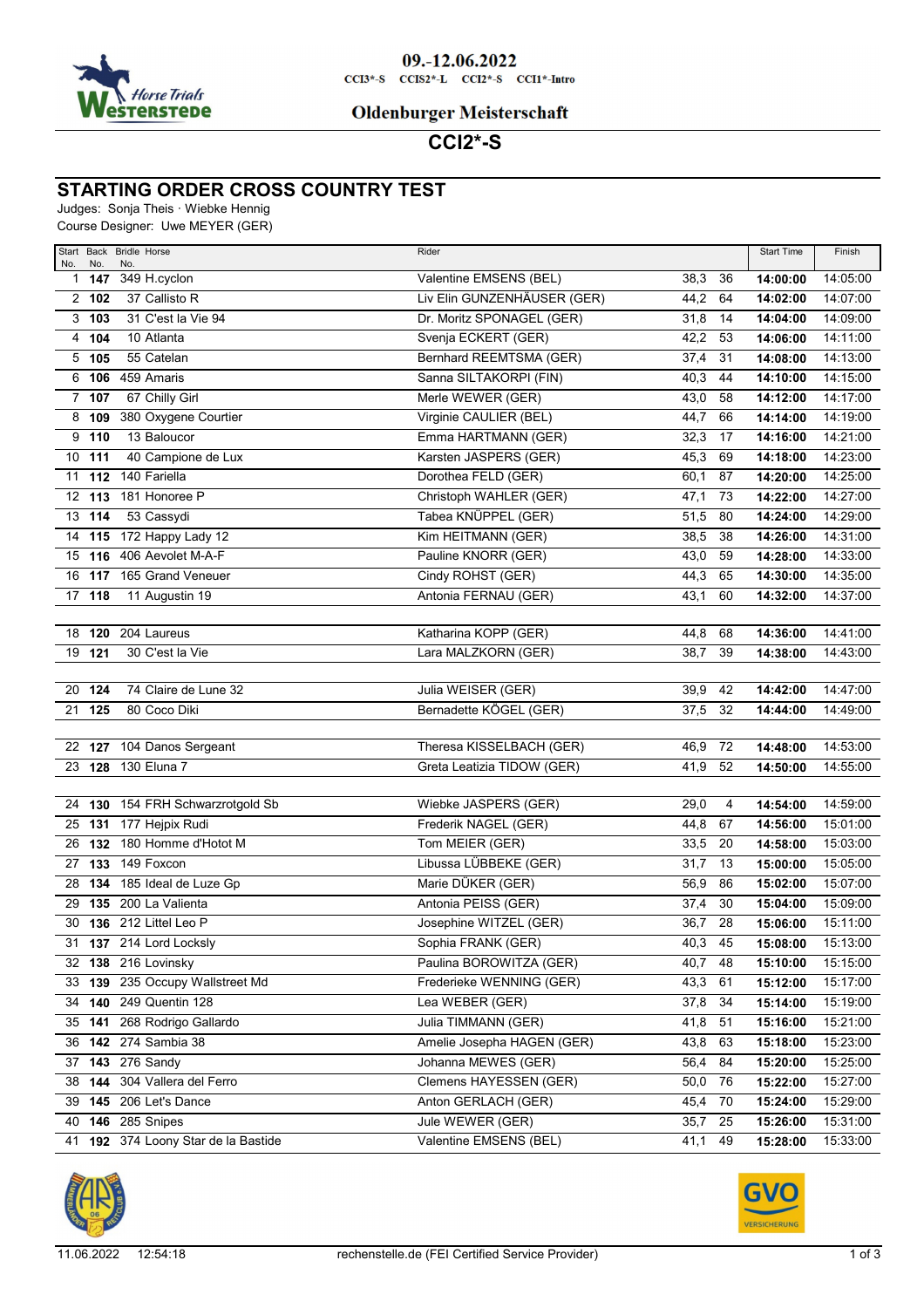

## **Oldenburger Meisterschaft**

**CCI2\*-S** 

## **STARTING ORDER CROSS COUNTRY TEST**

Judges: Sonja Theis · Wiebke Hennig

Course Designer: Uwe MEYER (GER)

| No. | No.    | Start Back Bridle Horse<br>No.    | Rider                       |         |                | <b>Start Time</b> | Finish   |
|-----|--------|-----------------------------------|-----------------------------|---------|----------------|-------------------|----------|
|     | 42 148 | 189 Italia 24                     | Liv Elin GUNZENHÄUSER (GER) | 29,2    | 6              | 15:30:00          | 15:35:00 |
|     | 43 149 | 82 Coin Toss                      | Dr. Moritz SPONAGEL (GER)   | 36,3    | 27             | 15:32:00          | 15:37:00 |
| 44  | 150    | 29 By My Side 2                   | Johannes HAYESSEN (GER)     | 29,8    | 7              | 15:34:00          | 15:39:00 |
| 45  | 151    | 236 Olimond's Cuckuck             | Julia MESTERN (GER)         | 31,0    | 11             | 15:36:00          | 15:41:00 |
| 46  | 152    | 401 Gustav Be                     | Emely RANGE (GER)           | 50,6    | 77             | 15:38:00          | 15:43:00 |
| 47  |        | 153 428 Niagara de Champenotte    | Hedda VOGLER (GER)          | 30,2    | 8              | 15:40:00          | 15:45:00 |
| 48  | 154    | 454 Das Fraeulein Inge FRH        | Amke GRÖTTRUP (GER)         | 31,3    | 12             | 15:42:00          | 15:47:00 |
| 49  |        | 155 436 Loreen 158                | Luis DÜNNEBACKE (GER)       | 47,2    | 74             | 15:44:00          | 15:49:00 |
| 50  |        | 156 142 FBW Duke's Daylight       | Eva TERPELUK (GER)          | 52,3    | 82             | 15:46:00          | 15:51:00 |
| 51  | 157    | 164 Grace 477                     | Matti GARLICHS (GER)        | 32,9    | 19             | 15:48:00          | 15:53:00 |
| 52  | 158    | 314 Caldwell                      | Marissa KAMPHUIS (NED)      | 31,8    | 15             | 15:50:00          | 15:55:00 |
| 53  | 159    | 329 Delote M                      | Sanne HECK (NED)            | 52,6    | 83             | 15:52:00          | 15:57:00 |
| 54  | 160    | 335 Eastbourne E                  | Bianca VAN WIJK (NED)       | 60,8    | 88             | 15:54:00          | 15:59:00 |
| 55  |        | 161 340 Forever                   | Roxana GRAMAN (NED)         | 35,8    | 26             | 15:56:00          | 16:01:00 |
| 56  |        | <b>162</b> 341 Galante            | Kristy SNEPVANGERS (NED)    | 33,5    | 21             | 15:58:00          | 16:03:00 |
| 57  |        | <b>163</b> 207 Lieke              | Lena REINSTORF (GER)        | 41,3    | 50             | 16:00:00          | 16:05:00 |
| 58  |        | <b>164</b> 342 Gambler            | Willemijn DINKLO (NED)      | 40,6    | 47             | 16:02:00          | 16:07:00 |
| 59  |        | 165 348 Gyon                      | Lucy GROENEN (NED)          | 42,8    | 56             | 16:04:00          | 16:09:00 |
| 60  | 166    | 362 It Takes Two                  | Sarah VAN LEEUWEN (NED)     | 38,2    | 35             | 16:06:00          | 16:11:00 |
| 61  | 167    | 364 Jim Knopf P                   | Kerstin HÄUSERMANN (SUI)    | 37,5    | 33             | 16:08:00          | 16:13:00 |
| 62  |        | 168 376 Mandoble                  | Nicolas MÜLLER (HUN)        | 38,4    | 37             | 16:10:00          | 16:15:00 |
| 63  |        | 169 201 Lagavulin 4               | Antonia BAUMGART (GER)      | 25,0    | $\mathbf{1}$   | 16:12:00          | 16:17:00 |
| 64  | 170    | 378 Octano de Penaflor 40 33      | Esteban BENITEZ VALLE (ESP) | 32,2    | 16             | 16:14:00          | 16:19:00 |
| 65  | 171    | 379 Offspring van Stal Timmers    | Jordy WILKEN (NED)          | 51,3    | 79             | 16:16:00          | 16:21:00 |
| 66  |        | 172 381 Pazzo van Bost            | Giel VANHOUCHE (BEL)        | 29,1    | 5              | 16:18:00          | 16:23:00 |
| 67  |        | 173 383 Princess Canna            | Puck BUIJNSTERS (NED)       | 42,5    | 55             | 16:20:00          | 16:25:00 |
| 68  | 174    | 392 The Diamond Queen             | Shirley SCHOLTEN (NED)      | 36,7    | 29             | 16:22:00          | 16:27:00 |
| 69  | 175    | 16 Belfast 35                     | Maxima HOHENHORST (GER)     | 40,1    | 43             | 16:24:00          | 16:29:00 |
| 70  |        | 176 411 Fortune III               | Pietro GRANDIS (ITA)        | 28,2    | $\overline{2}$ | 16:26:00          | 16:31:00 |
| 71  |        | 177 412 Condelano                 | Camille THUAL (BEL)         | 28,9    | 3              | 16:28:00          | 16:33:00 |
|     |        | 72 178 413 Evyta                  | Emmi TAPIO (FIN)            | 56,8    | 85             | 16:30:00          | 16:35:00 |
|     |        | 73 179 430 Painter's Igor         | Nicoletta MASSMANN (GER)    | 39,4    | 41             | 16:32:00          | 16:37:00 |
| 74  |        | 199 431 Davos 77                  | Ingrid SCHENK (NED)         | 51,6    | 81             | 16:34:00          | 16:39:00 |
|     |        | 75 181 439 Chat Boy Z             | Janneke BOONZAAIJER (NED)   | 43,6    | 62             | 16:36:00          | 16:41:00 |
|     |        | 76 182 451 Come In Like A Rose    | Lotta LAMBERG (FIN)         | 35,4 24 |                | 16:38:00          | 16:43:00 |
|     | 77 183 | 456 Mokatoo                       | Fouaad MIRZA (IND)          | 30,6    | 9              | 16:40:00          | 16:45:00 |
|     |        | 78 184 452 Avoca Alchemist        | Nelli PEKKARINEN (FIN)      | 46,5    | 71             | 16:42:00          | 16:47:00 |
|     |        | 79 185 398 Watermill Wedgwood     | Noor KUILBOER (NED)         | 42,9    | 57             | 16:44:00          | 16:49:00 |
|     | 80 186 | 28 Breda K                        | Svenja ECKERT (GER)         | 50,8    | 78             | 16:46:00          | 16:51:00 |
|     |        | 81 187 230 Naiana                 | Libussa LÜBBEKE (GER)       | 30,7    | 10             | 16:48:00          | 16:53:00 |
|     | 82 188 | 174 Hare Chaser                   | Bernhard REEMTSMA (GER)     | 47,4    | 75             | 16:50:00          | 16:55:00 |
|     |        | 83 189 460 Bofey Click            | Sanna SILTAKORPI (FIN)      | 33,6    | 22             | 16:52:00          | 16:57:00 |
|     |        | 84 190 457 Rousseaus Mademoiselle | Jule WEWER (GER)            | 40,5 46 |                | 16:54:00          | 16:59:00 |